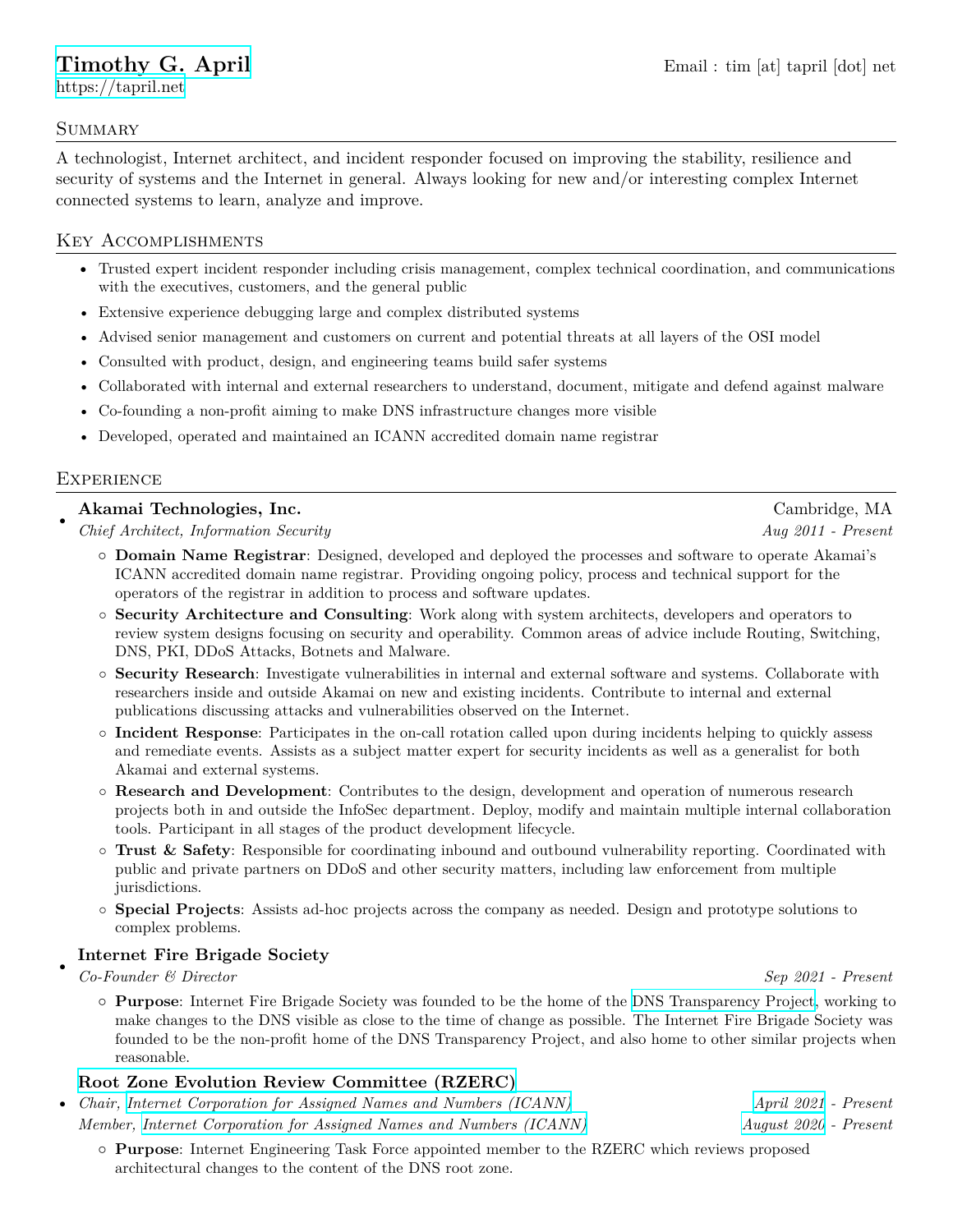#### **[DNS Security Facilitation Initiative Technical Study Group](https://community.icann.org/pages/viewpage.action?pageId=132941525)**

*Member, [Internet Corporation for Assigned Names and Numbers \(ICANN\)](https://www.icann.org/) [June 2020](https://community.icann.org/display/DSFI/2020-06-17+Meeting) - Present*

*◦* **Purpose**: DNS Security Facilitation Initiative Technical Study Group (DSFI-TSG) was responsible for providing technical expertise and guidance on the technical work ICANN can initiate to investigate possible DNS security facilitation functions that ICANN can initiate. The TSG's [final report](https://community.icann.org/display/DSFI/DSFI+TSG+Final+Report?preview=/176623416/176623417/DSFI-TSG-Final-Report.pdf) was delivered to the ICANN CEO in October 2021.

#### **[Security and Stability Advisory Committee \(SSAC\)](https://www.icann.org/groups/ssac)**

• *Member, [Internet Corporation for Assigned Names and Numbers\(ICANN\)](https://www.icann.org/) [June 2018](https://features.icann.org/appointment-new-member-ssac-0) - Present*

- *◦* **Routing Security Work Party Co-Chair**: Co-chair of the work group intending to develop security and stability advice to the ICANN Board and ICANN Community on the impacts of routing security issues and their impact on the Internet naming and addressing systems.
- *◦* **Advice and Education**: Working with the SSAC Administrative Committee and other SSAC members to develop and present advice on issues which impact the security and stability of the Internet naming and addressing systems.

## **[Northeast Collegiate Cyber Defense Competition \(NECCDC\)](https://neccdl.org/neccdc/) Red Team**

• *Member 2013 - Present*

•

- *◦* **Penetration Testing**: Worked with other Red Team members to penetrate simulated corporate environments to simulate adversarial behavior in the competition setting.
- *◦* **Coordination**: Assisted the Red Team captain in coordination activities with the other operation of the competition both before and during the event.

## **University of New Hampshire** Durham, NH

• *Research Assistant, Project54 May 2010 - Jul 2011*

- *◦* **Research**: Conducted Human Computer Interaction user studies using computing devices in multiple form factors including traditional desktops, laptops, smart tables and voice controlled systems. Also assisted other research assistants in conducting experiments and user studies.
- *◦* **Prototyping**: Created a number of prototype user interfaces and visualization methods to display GIS data for applications in public safety and disaster response.

## **University of New Hampshire** Durham, NH

• *Teaching Assistant, Electrical and Computer Engineering Department Jan 2010 - May 2010*

- *◦* **Teaching**: Responsible for leading recitation sessions of second and third year computer engineering courses.
- *◦* **Grading**: Graded homework, quizzes, lab work and tests.

#### • **University of Connecticut** Storrs, CT

*Teaching Assistant, Computer Science and Engineering Department Aug 2009 - Jan 2010*

- *◦* **Teaching**: Responsible for leading recitation sessions of the introduction to computer science course. Held office hours for students needing extra assistance in the course.
- *◦* **Grading**: Graded homework, quizzes, lab work and tests.

#### **PUBLICATIONS**

- **[DNS Security Facilitation Initiative Technical Study Group Final Report](https://community.icann.org/display/DSFI/DSFI+TSG+Final+Report?preview=/176623416/176623417/DSFI-TSG-Final-Report.pdf)**: T April, G Brown, J Crain, M Käo, R Rasmussen, M Rogers, K Sataki, R Schischka, and D Wessels. "DNS Security Facilitation Initiative Technical Study Group - Final Report." ICANN Community. 15 October 2021. [\(tapril.net Copy\)](https://tapril.net/docs/DSFI-TSG-Final-Report.pdf)
- **[AnyOpt: predicting and optimizing IP Anycast performance](https://dl.acm.org/doi/abs/10.1145/3452296.3472935)**: X Zhang, T Sen, Z Zhang, T April, B Chandrasekaran, D Choffnes, B M. Maggs, H Shen, R Sitaraman, and X Yang. "AnyOpt: predicting and optimizing IP Anycast performance." In *Proceedings of the 2021 ACM SIGCOMM 2021 Conference*. 2021. [\(tapril.net Copy\)](https://tapril.net/docs/zhang-sigcomm2021.pdf)
- **[The DNS in IoT: Opportunities, Risks, and Challenges](https://www.hesselman.net/publicaties/The-DNS-in-IoT-Authors-Version-2020-SIDN-Labs.pdf)**: C Hesselman, M Kaeo, L Chapin, k claffy, M Seiden, D McPherson, D Piscitello, A McConachie, T April, J Latour, and R Rasmussen. "The DNS in IoT: Opportunities, Risks, and Challenges." In *IEEE Internet Computing 2020*. 2020. [\(tapril.net Copy\)](https://tapril.net/docs/dns-in-iot.pdf)
- **[Understanding the Mirai Botnet](https://www.usenix.org/system/files/conference/usenixsecurity17/sec17-antonakakis.pdf)**: M Antonakakis, T April, M Bailey, M Bernhard, E Bursztein, J Cochran, Z Durumeric et al. "Understanding the mirai botnet." In *USENIX Security Symposium*. 2017. [\(tapril.net Copy\)](https://tapril.net/docs/sec17-antonakakis.pdf)
- **[The WireX Botnet: An Example of Cross-Organizational Cooperation](https://blog.cloudflare.com/the-wirex-botnet/)**: April, Tim, Chris Baker, Matt Carothers, Jaime Cochran, Justin Paine, Jared Mauch, Allison Nixon et al. "The WireX Botnet: An Example of Cross-Organizational Cooperation." Cloudflare Blog. 28 August 2017. [\(Akamai Blog - archive.org\),](https://web.archive.org/web/20201124184118/https://blogs.akamai.com/2017/08/the-wirex-botnet-an-example-of-cross-organizational-cooperation.html) [\(tapril.net Copy\)](https://tapril.net/docs/wirex-report.pdf)